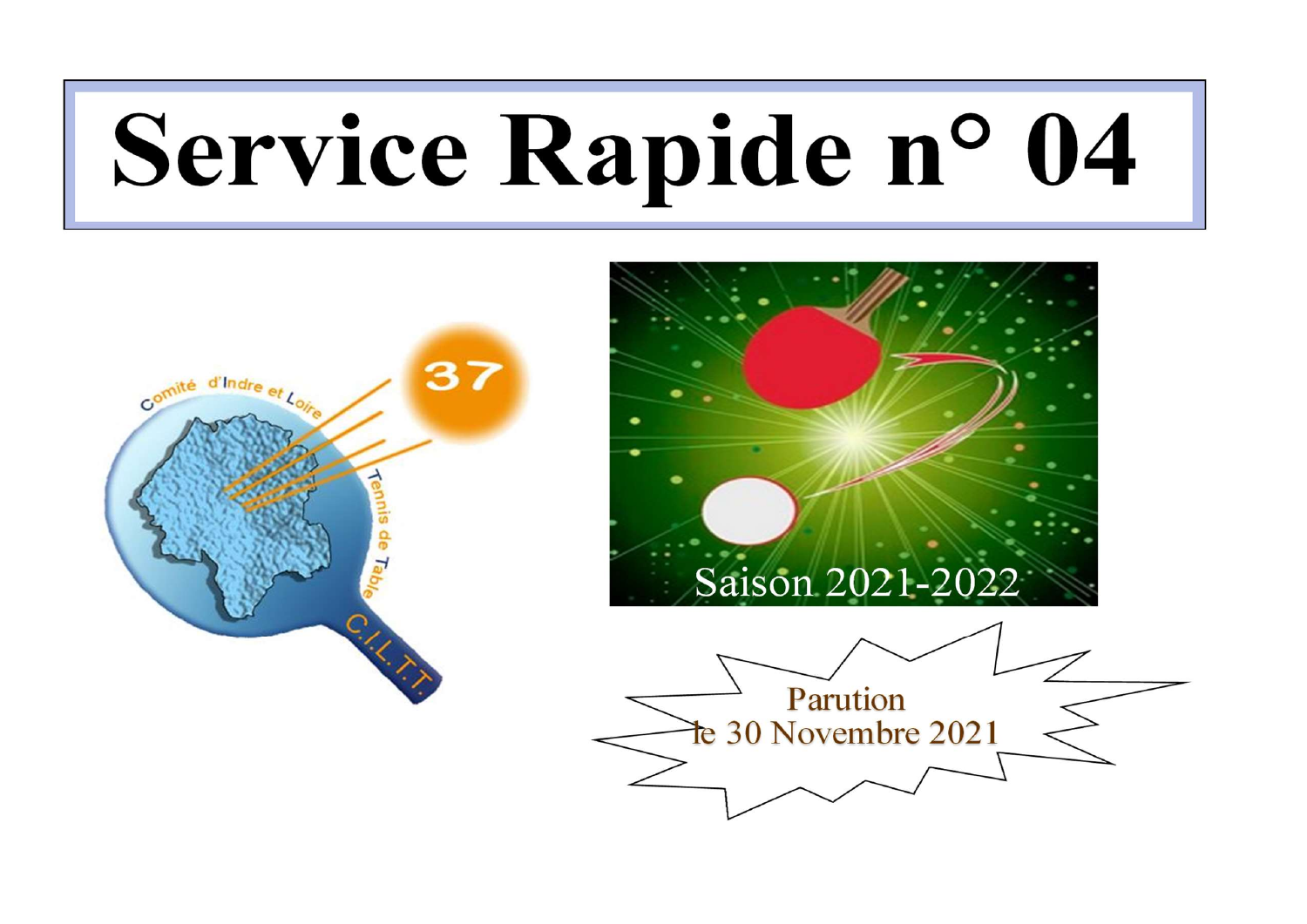## PRE-REGIONALE

#### 6ème journée

| <u>vellie Juulilee</u>  |                            |    |    |
|-------------------------|----------------------------|----|----|
| R.C. BALLAN 1           | - ST AVERTIN SPORTS TT 4   | 11 | 03 |
| ES VILLE AUX DAMES TT 3 | - U.S.E. AVOINE-BEAUMONT 1 | 06 | 08 |
| A.S. FONDETTES 5        | - 4S TOURS T.T. 9          | 08 | 06 |
| C.P. VEIGNE 1           | - LANGEAIS-CINQ MARS 1     | 09 | 05 |

|                         |                            |    |    | Rg | Equipe                             | <b>PT</b>       | JI     | v   | N                       | D              |           | P F            |
|-------------------------|----------------------------|----|----|----|------------------------------------|-----------------|--------|-----|-------------------------|----------------|-----------|----------------|
| 6ème journée            |                            |    |    |    | IR.C. BALLAN 1                     |                 | 16   6 | - 5 | 0                       |                |           | $0$   0        |
| R.C. BALLAN 1           | - ST AVERTIN SPORTS TT 4   | 11 | 03 |    | - <b>JU.S.E. AVOINE-BEAUMONT 1</b> |                 | 16 6 5 |     | $\Omega$                |                |           | $0$   $0$      |
| ES VILLE AUX DAMES TT 3 | - U.S.E. AVOINE-BEAUMONT 1 | 06 | 08 |    | 3 <b>IES VILLE AUX DAMES TT 3</b>  |                 | 13   6 | -3  |                         |                |           | 0 <sub>0</sub> |
| A.S. FONDETTES 5        | $-4S$ TOURS T.T. 9         | 08 | 06 |    | 4 C.P. VEIGNE 1                    | 12 <sub>1</sub> | 6 3    |     | $\mathbf 0$             | 3              |           | $0$   0        |
| C.P. VEIGNE 1           | - LANGEAIS-CINQ MARS 1     | 09 | 05 |    | <b>A.S. FONDETTES 5</b>            | 12 <sub>1</sub> | 6 3    |     | $\Omega$                | 3              |           | $0$   0        |
|                         |                            |    |    |    | 6 IST AVERTIN SPORTS TT 4          | $10$   6   2    |        |     | $^{\circ}$ 0 $^{\circ}$ | $\overline{4}$ | $0$   $0$ |                |
|                         |                            |    |    |    | <b>LANGEAIS-CINQ MARS 1</b>        | 9               | 6      |     |                         | 4              |           | $0$   0        |
|                         |                            |    |    |    | 8 4S TOURS T.T. 9                  | 8               | 6 I    |     | $\mathbf 0$             | 5 <sup>1</sup> |           | $0$   $0$      |



### DEPARTEMENTALE 1

#### POULE 1

#### 6ème journée

A.S. FONDETTES 6 - TT BLERE VAL CHER 1 11 AS VERETZ TT 2  $-$  U.S. GENILLE TT 1 08 CS MEMBROLLAIS 1 - TT JOUE LES TOURS 6 04 US RENAUDINE TT 3 - US LA RICHE TT 1 05 09

| 1 | 03 |
|---|----|
| 8 | 06 |
| 4 | 10 |
|   |    |

| Rg | Equipe                    | PT |   |                | N | D | P | F |
|----|---------------------------|----|---|----------------|---|---|---|---|
|    | US RENAUDINE TT 3         | 15 | 6 | 4              |   |   | O | O |
|    | <b>IU.S. GENILLE TT 1</b> | 15 | 6 | 4              |   |   | O | O |
| 3  | US LA RICHE TT 1          | 14 | 6 | 3              | 2 |   | O | O |
| 4  | TT JOUE LES TOURS 6       | 12 | 6 | 3              | 0 | 3 | 0 | 0 |
|    | <b>CS MEMBROLLAIS 1</b>   | 12 | 6 | $\overline{2}$ | 2 | 2 | 0 | 0 |
| 6  | AS VERETZ TT 2            | 11 | 6 | $\overline{2}$ |   | 3 | 0 | O |
|    | <b>JA.S. FONDETTES 6</b>  | 11 | 6 |                | 3 | 2 | 0 | O |
| 8  | TT BLERE VAL CHER 1       | 6  | 6 | ŋ              | ŋ | 6 | O | ŋ |

#### POULE 2



- 
- 



|                         |                      |                 |     | Rg | Equipe                     |                   |              | <b>PTIJIVI</b>    | <b>N</b>    | D I            | PIF            |
|-------------------------|----------------------|-----------------|-----|----|----------------------------|-------------------|--------------|-------------------|-------------|----------------|----------------|
| 6ème journée            |                      |                 |     |    | <b>ITT ST GENOUPH 4</b>    |                   |              | 18 6 6 6 1        | $\Omega$    | $\Omega$       | $0$   $0$      |
| <b>TT BOUCHARDAIS 1</b> | - TT ST GENOUPH 4    | 02 <sup>2</sup> | 12  |    | <b>ISTE MAURE TT 1</b>     |                   | $16$   6   5 |                   | $\mathbf 0$ |                | $0$   $0$      |
| <b>TT CHINONAIS 2</b>   | - TT PARCAY-MESLAY 2 | 05              | -09 | 3  | <b>ITT PARCAY-MESLAY 2</b> | $13$   6   3      |              |                   |             | 2              | $0$   $0$      |
| 4S TOURS T.T. 10        | - STE MAURE TT 1     | 03              | 11  | 4  | <b>IRS ST CYR/LOIRE 2</b>  | 12 $\overline{6}$ |              | 2                 | 2           | 2              | 0 <sub>0</sub> |
| RS ST CYR/LOIRE 2       | - LARCAY T.T. 1      | 09              | 05  | 5  | <b>I4S TOURS T.T. 10</b>   |                   | 6            | $\sqrt{2}$        |             | 3              | 0 <sub>0</sub> |
|                         |                      |                 |     |    | 6 LARCAY T.T. 1            |                   |              | $10$ $6$ $12$ $1$ | $\Omega$    | $\overline{4}$ | $01$ 0         |
|                         |                      |                 |     |    | <b>ITT BOUCHARDAIS 1</b>   | $10$   6          |              |                   | 2           | 3 <sub>1</sub> | $0$   $0$      |
|                         |                      |                 |     | 8  | <b>ITT CHINONAIS 2</b>     |                   |              | 6 6 0 1           | $\mathbf 0$ | 6              | $0$   $0$      |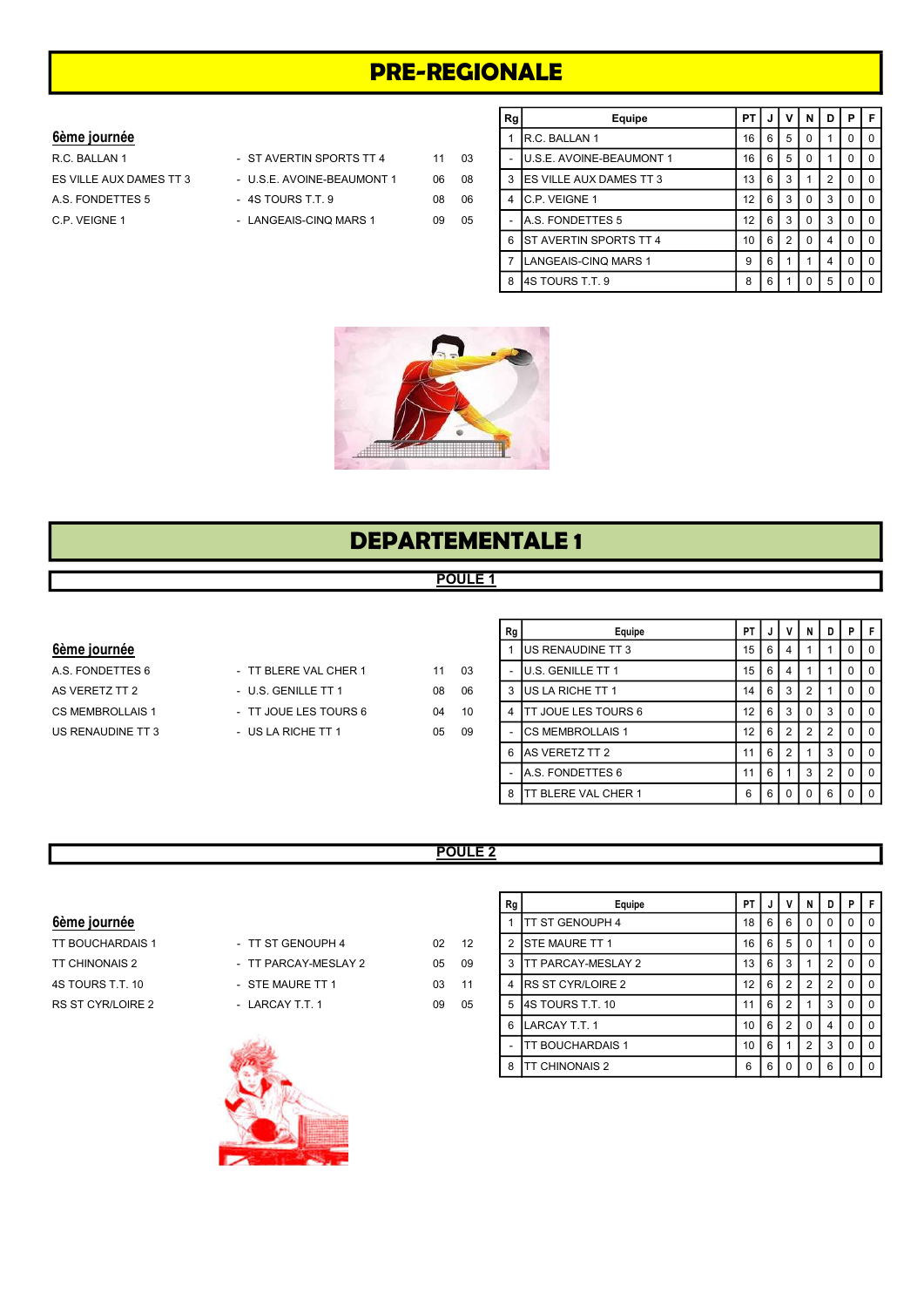# DEPARTEMENTALE 2

#### POULE 1

#### 6ème journée

| Rg | Equipe                     |                                                                                                                                    |                | V                    | N                                              | D I                   | PIF            |
|----|----------------------------|------------------------------------------------------------------------------------------------------------------------------------|----------------|----------------------|------------------------------------------------|-----------------------|----------------|
|    |                            |                                                                                                                                    | 5              |                      |                                                |                       | $0$   $0$      |
|    |                            |                                                                                                                                    | 5 <sup>1</sup> | - 3                  | $\Omega$                                       | 2                     | 0 <sub>0</sub> |
|    |                            |                                                                                                                                    |                |                      |                                                | 2                     | 0 <sub>0</sub> |
|    |                            |                                                                                                                                    |                |                      |                                                |                       | 0 <sub>0</sub> |
|    | <b>ITT CASTELVALERIE 1</b> |                                                                                                                                    |                |                      |                                                | $\overline{4}$        | $01$ 0         |
|    |                            | 9                                                                                                                                  | 5              | $^{\circ}$ 2         | $\Omega$                                       | 3                     | 0 <sub>0</sub> |
|    | <b>BENAISIEN 1</b>         |                                                                                                                                    | 5              |                      | $\Omega$                                       | 4                     | $0$   0        |
|    |                            | <b>IES OESIENNE TT 1</b><br><b>ISTE MAURE TT 2</b><br>- IST AVERTIN SPORTS TT 5<br>4 AS SAVONNIERES TT 1<br>6 LANGEAIS-CINQ MARS 2 |                | PT I<br>14 I<br>11 L | JI<br>5 3<br>$10$   5  <br>12<br>$10$ $6$ $12$ | l 0<br>$\overline{0}$ |                |

#### POULE 2

#### Rg │ Equipe │ PT │ J │ V │ N │ D │ P │ F │  $\frac{6\text{ème} \text{ journey}}{1}$  A.C. AMBOISE 2  $\frac{1}{2}$   $\frac{1}{4}$   $\frac{1}{4}$   $\frac{1}{4}$   $\frac{1}{8}$   $\frac{1}{10}$   $\frac{1}{10}$   $\frac{1}{10}$   $\frac{1}{10}$ 4S TOURS T.T. 11 - TT CORMERY-TRUYES 4 08 06 2 TT CORMERY-TRUYES 4 10 4 3 0 1 0 0 A.C. AMBOISE 2 - Exempt Francisco Laterature 2 - 4S TOURS T.T. 11 10 4 3 0 1 0 0 0 A.S. LUYNES T.T 2 - STE MAURE TT 3 NP 4 TT BLERE V.C. 2 6 4 1 0 3 0 0 Exempt  $-$  TT BLERE V.C. 2  $5$  STE MAURE TT 3  $3 \mid 3 \mid 0 \mid 0 \mid 3 \mid 0 \mid 0 \mid 1$ A.S. LUYNES T.T 2 <br>3 3 0 0 3 0 0 3 0 0 NP

#### POULE 3

Ē

|                     |                      |            | Rg | Equipe                      | PT I              |              |     | N        | D | PIF      |
|---------------------|----------------------|------------|----|-----------------------------|-------------------|--------------|-----|----------|---|----------|
| 6ème journée        |                      |            |    | <b>IUS RENAUDINE TT 4</b>   | 14 I              | 5            | 4   |          | 0 | $\Omega$ |
| A.S. FONDETTES 7    | - A.S.T.T. ESVRES 1  | 08<br>06   |    | <b>A.S. FONDETTES 7</b>     | 13 I              | 6 3          |     |          | 0 | $\Omega$ |
| TT MONTS ARTANNES 3 | - TT PARCAY-MESLAY 3 | 03<br>11   |    | <b>IES OESIENNE TT 2</b>    | $11$   5   $\sim$ |              | 3 I | $\Omega$ | 2 | $\Omega$ |
| ES OESIENNE TT 2    | - Exempt             |            |    | <b>A.S.T.T. ESVRES 1</b>    |                   | $10$   5   2 |     |          | 2 | $\Omega$ |
| US RENAUDINE TT 4   | - P.L. PAUL BERT 1   | 07<br>- 07 | -  | <b>ITT MONTS ARTANNES 3</b> |                   | $10$   5   2 |     |          | 2 | $\Omega$ |
|                     |                      |            |    | <b>ITT PARCAY-MESLAY 3</b>  |                   | 5            |     |          | 3 | $\Omega$ |

#### POULE 4

# Exempt - ES RIDELLOIS TT 1

| US CHAMBRAY 2    | - Exempt                |    |
|------------------|-------------------------|----|
| A.P. ST SENOCH 1 | - A.S MONTLOUIS/LOIRE 1 | 11 |

- R.C. BALLAN 2 ES VILLE AUX DAMES TT 4 09 05
	-

|                  |                           |    |     | Rg | Equipe                            | <b>PT</b> |   | v | N           | D | PIF             |
|------------------|---------------------------|----|-----|----|-----------------------------------|-----------|---|---|-------------|---|-----------------|
| 6ème journée     |                           |    |     |    | <b>JA.S MONTLOUIS/LOIRE 1</b>     | 14        | 5 |   |             |   | 0 <sub>0</sub>  |
| US CHAMBRAY 2    | - Exempt                  |    |     |    | 2 IR.C. BALLAN 2                  |           |   |   |             |   | $0$   0         |
| A.P. ST SENOCH 1 | - A.S MONTLOUIS/LOIRE 1   | 03 | -11 |    | 3 IA.P. ST SENOCH 1               |           | 5 |   |             |   | 0 <sub>0</sub>  |
| R.C. BALLAN 2    | - ES VILLE AUX DAMES TT 4 | 09 | 05  |    | 4 <b>IES VILLE AUX DAMES TT 4</b> | 6         |   |   | $\Omega$    |   | 0 <sub>10</sub> |
| Exempt           | - ES RIDELLOIS TT 1       |    |     |    | <b>US CHAMBRAY 2</b>              | 6         |   |   | $\Omega$    |   | 0 1 0           |
|                  |                           |    |     |    | <b>ES RIDELLOIS TT 1</b>          | 6 I       |   |   | $\mathbf 0$ |   | $0$   $0$       |

7 P.L. PAUL BERT 1 6 5 0 1 4 0 0

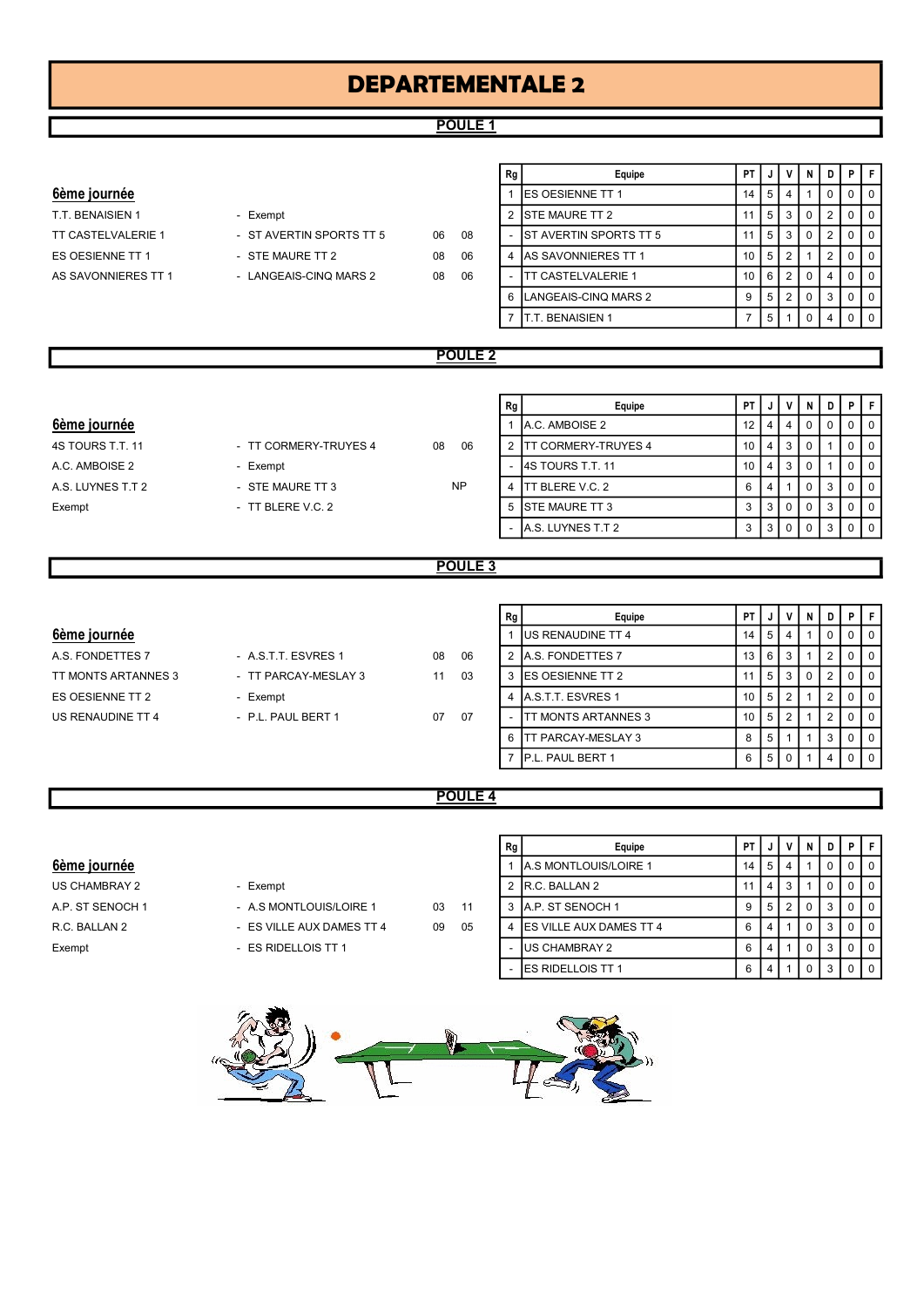# DEPARTEMENTALE 3

#### POULE 1

#### 6ème journée

TT ST GENOUPH 5 - ATT AZAY/CHER 1

Exempt - A.S.T.T. ESVRES 2 LARCAY T.T. 2 - A.S. MONTLOUIS/LOIRE 2 04 10 TT PARCAY-MESLAY 5 - US LA RICHE TT 3 03 11

NP

| Rg             | Equipe                       | PТ |   |   | N        | D | Р | F |
|----------------|------------------------------|----|---|---|----------|---|---|---|
|                | US LA RICHE TT 3             | 17 | 6 | 5 |          |   |   | O |
| $\overline{2}$ | <b>ATT AZAY/CHER 1</b>       | 11 |   | 3 |          |   |   | O |
|                | <b>JA.S.T.T. ESVRES 2</b>    | 11 | 5 | 3 | 0        |   |   | ŋ |
| 4              | <b>ITT ST GENOUPH 5</b>      | 8  | 4 | 2 | $\Omega$ | 2 | n | O |
|                | <b>A.S MONTLOUIS/LOIRE 2</b> | 8  | 5 |   |          | 3 |   | O |
|                | TT PARCAY-MESLAY 5           | 8  | 5 |   |          | 3 |   | O |
|                | LARCAY T.T. 2                | 5  | 5 |   |          | 5 |   |   |
|                |                              |    |   |   |          |   |   |   |

#### POULE 2

#### 6ème journée

| S ST CYR/LOIRE 3       |  |
|------------------------|--|
| S.E. AVOINE-BEAUMONT 2 |  |
| T. BENAISIEN 2         |  |
| S SAVONNIERES TT 2     |  |
|                        |  |

|                             |                            |    |    | Rg | Equipe                              | PT I            | J   | V        | N     | D              | PF        |
|-----------------------------|----------------------------|----|----|----|-------------------------------------|-----------------|-----|----------|-------|----------------|-----------|
| 6ème journée                |                            |    |    |    | R.C. BALLAN 3                       | 16 I            | 6   |          | 2     |                | $01$ 0    |
| ST MICHEL T.T. 1            | - RS ST CYR/LOIRE 3        | 04 | 10 |    | - IRS ST CYR/LOIRE 3                | 16 I            | 6 I | - 5      | 0     |                | $01$ 0    |
| TT CHINONAIS 3              | - U.S.E. AVOINE-BEAUMONT 2 | 10 | 04 |    | 3 <b>ITT CHINONAIS 3</b>            | 15 <sup>1</sup> | 6   | 4        |       |                | $0$   $0$ |
| R.C. BALLAN 3               | - T.T. BENAISIEN 2         | 11 | 03 |    | <b>ISTE CATHERINE DE FIERBOIS 1</b> | 15 I            | 6   |          |       |                | $0$   $0$ |
| STE CATHERINE DE FIERBOIS 1 | - AS SAVONNIERES TT 2      | 11 | 03 |    | 5 U.S.E. AVOINE-BEAUMONT 2          | $10$   6        |     |          | 2     | 3              | $0$   $0$ |
|                             |                            |    |    | 6  | IT.T. BENAISIEN 2                   | 9               | 6   |          |       | 4              | $01$ 0    |
|                             |                            |    |    |    | <b>IST MICHEL T.T. 1</b>            | 9               | 6   |          |       | 4              | $01$ 0    |
|                             |                            |    |    |    | 8 AS SAVONNIERES TT 2               | 5               | 6 I | $\Omega$ | l 0 l | 5 <sup>1</sup> | $0$   1   |

#### POULE 3

#### 6ème journée

| - TT CORMERY-TRUYES 5 |
|-----------------------|
| - TT PARCAY MESLAY 6  |
|                       |
|                       |
|                       |

|                         |                       |                 |      | Equipe<br>Rg |                                   | <b>PT</b> |     | V              | N        | D I            | PIF             |
|-------------------------|-----------------------|-----------------|------|--------------|-----------------------------------|-----------|-----|----------------|----------|----------------|-----------------|
| 6ème journée            |                       |                 |      |              | <b>ITT PARCAY MESLAY 6</b>        | 14        | 5   | 4              |          |                | $\overline{0}$  |
| ES VILLE AUX DAMES TT 5 | - TT CORMERY-TRUYES 5 | 10              | - 04 |              | 2 <b>IPPC MARTINOIS 1</b>         | 13        | 5   | 4              | $\Omega$ |                | $\overline{0}$  |
| LARCAY T.T. 3           | - TT PARCAY MESLAY 6  | 00              | 14   |              | 3 <b>IES VILLE AUX DAMES TT 5</b> | 12        | 5   | 3              |          |                | $\overline{10}$ |
| Exempt                  | - PPC MARTINOIS 1     |                 |      |              | 4 ITT MONTS ARTANNES 5            | 10        | -5  | 2              |          |                | $\overline{10}$ |
| TT MONTS ARTANNES 5     | - A.P. ST SENOCH 2    | 10 <sup>°</sup> | 04   |              | <b>ITT CORMERY-TRUYES 5</b>       | 10        | -5  | 2              |          |                | 10'             |
|                         |                       |                 |      |              | 6 A.P. ST SENOCH 2                | 8         | 6   |                | $\Omega$ | 5   0          | ., 10'          |
|                         |                       |                 |      |              | LARCAY T.T. 3                     | 5         | 5 I | $\overline{0}$ | $\Omega$ | 5 <sup>1</sup> | $0$   $0$       |
|                         |                       |                 |      |              |                                   |           |     |                |          |                |                 |

#### POULE 4

#### 6ème journée

| <u>sania laariisa</u> |                     |      |    |
|-----------------------|---------------------|------|----|
| Exempt                | - US RENAUDINE TT 5 |      |    |
| ASTT DU NAIS 1        | - TT SEMBLANCEEN 1  | 14 F |    |
| TT CASTELVALERIE 2    | $-4S$ TOURS T.T. 12 | 10   | 04 |
| RS ST CYR/LOIRE 4     | - ES RIDELLOIS TT 2 | 10   | 04 |
|                       |                     |      |    |

|                    |                     |                 |    | Rg | Equipe                     | PT I            | J              | v  | N              | D |                | PIF            |
|--------------------|---------------------|-----------------|----|----|----------------------------|-----------------|----------------|----|----------------|---|----------------|----------------|
| 6ème journée       |                     |                 |    |    | <b>ASTT DU NAIS 1</b>      | 15 <sup>1</sup> | - 5 I          | 5  | $\mathbf 0$    |   |                | $0$   0        |
| Exempt             | - US RENAUDINE TT 5 |                 |    |    | 2 US RENAUDINE TT 5        |                 | 5 <sup>1</sup> | -3 | $\Omega$       |   |                | $0$   0        |
| ASTT DU NAIS 1     | - TT SEMBLANCEEN 1  | 14 F            |    |    | <b>ITT SEMBLANCEEN 1</b>   | $10$   5   3    |                |    | $\Omega$       |   | 0 <sup>1</sup> |                |
| TT CASTELVALERIE 2 | - 4S TOURS T.T. 12  | 10              | 04 |    | <b>ITT CASTELVALERIE 2</b> | $10$   5   3    |                |    | $\Omega$       |   | 0 <sup>1</sup> |                |
| RS ST CYR/LOIRE 4  | - ES RIDELLOIS TT 2 | 10 <sup>1</sup> | 04 |    | 5 48 TOURS T.T. 12         | 9               | 6              |    |                | 4 |                | 0 <sub>0</sub> |
|                    |                     |                 |    |    | 6 IRS ST CYR/LOIRE 4       | 8               | 5              |    |                | 3 |                | $01$ 0         |
|                    |                     |                 |    |    | <b>IES RIDELLOIS TT 2</b>  |                 | 5              |    | $\overline{0}$ | 4 |                | $0$   $0$      |

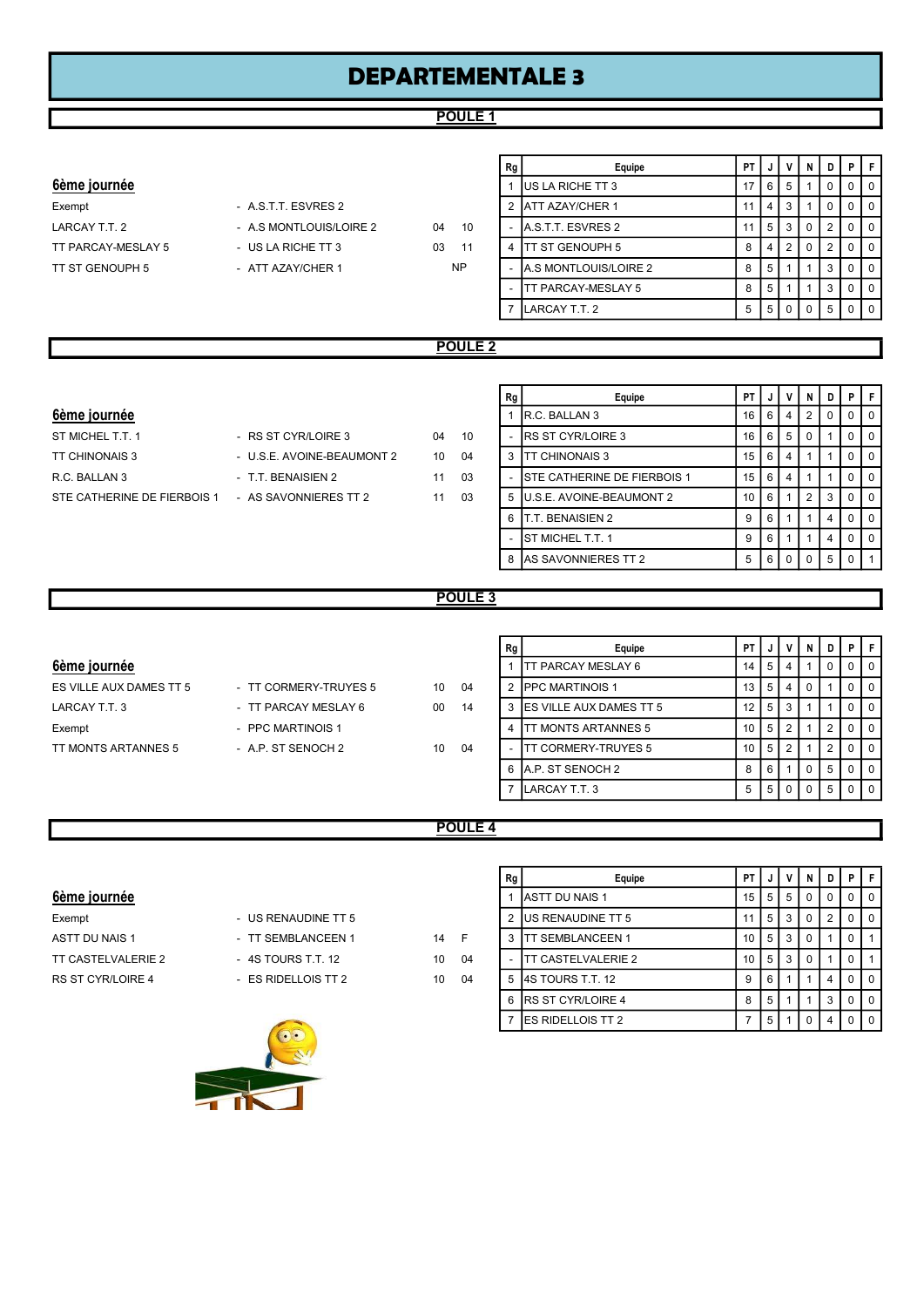#### POULE<sub>5</sub>

|                             |                                                           |    |    | Rg             | Equipe                    | PT             | J              | ٧              | N              | D              | P           | F           |  |
|-----------------------------|-----------------------------------------------------------|----|----|----------------|---------------------------|----------------|----------------|----------------|----------------|----------------|-------------|-------------|--|
| 6ème journée                |                                                           |    |    |                | 1 C.P. VEIGNE 2           | 15             | 5              | 5              | $\Omega$       | $\mathbf 0$    | $\mathbf 0$ | $\mathbf 0$ |  |
| ATT ST ANTOINE DU ROCHER 1  | U.S.E. AVOINE-BEAUMONT 3                                  | 10 | 04 |                | 2 US LA RICHE TT 2        | 13             | 5              | 4              | $\mathbf{0}$   |                | 0           | $\pmb{0}$   |  |
| Exempt                      | 3 A.T.T. ST ANTOINE DU ROCHER 1<br>ST AVERTIN SPORTS TT 6 |    |    |                |                           | 11             | 5              | 3              | $\mathbf 0$    | 2              | 0           | $\mathbf 0$ |  |
| CS MEMBROLLAIS TT 2         | A.S. FONDETTES 8                                          | 06 | 08 | $\blacksquare$ | ST AVERTIN SPORTS TT 6    | 11             | 5              | 3              | $\pmb{0}$      | $\overline{2}$ | $\pmb{0}$   | $\mathsf 0$ |  |
| C.P. VEIGNE 2               | US LA RICHE TT 2                                          | 11 | 03 |                | 5 A.S. FONDETTES 8        | 9              | 5              | $\overline{c}$ | $\mathbf{0}$   | 3              | 0           | $\mathbf 0$ |  |
|                             |                                                           |    |    |                | 6 ICS MEMBROLLAIS TT 2    | $\overline{7}$ | 5              | 1              | $\mathbf 0$    | 4              | 0           | $\mathbf 0$ |  |
| 7 JU.S.E. AVOINE-BEAUMONT 3 |                                                           |    |    |                |                           |                | 6              | $\pmb{0}$      | $\mathbf 0$    | 6              | $\pmb{0}$   | $\mathbf 0$ |  |
|                             |                                                           |    |    |                |                           |                |                |                |                |                |             |             |  |
| POULE <sub>6</sub>          |                                                           |    |    |                |                           |                |                |                |                |                |             |             |  |
|                             |                                                           |    |    |                |                           |                |                |                |                |                |             |             |  |
|                             |                                                           |    |    | Rg             | Equipe                    | PT             | J              | V              | N              | D              | P           | F           |  |
| 6ème journée                |                                                           |    |    |                | 1 ITT MONTS ARTANNES 4    | 15             | 5              | 5              | $\mathbf 0$    | $\mathbf 0$    | $\mathbf 0$ | $\pmb{0}$   |  |
| Exempt                      | TT MONTS ARTANNES 4                                       |    |    |                | 2 U.S. VERNOU S/BRENNE 1  | 14             | 5              | 4              | $\overline{1}$ | $\mathbf 0$    | 0           | $\mathsf 0$ |  |
| U.S. VERNOU S/BRENNE 1      | <b>ASTT SORIGNY 1</b>                                     | 12 | 02 |                | 3 A.C. AMBOISE 3          | 12             | 5              | 3              |                | 1              | 0           | $\mathbf 0$ |  |
| TT PARCAY-MESLAY 4          | TT JOUE LES TOURS 7                                       | 07 | 07 |                | 4 TT JOUE LES TOURS 7     | 10             | 6              | 1              | $\overline{2}$ | 3              | $\mathbf 0$ | $\mathsf 0$ |  |
| TTC du LOCHOIS 2            | A.C. AMBOISE 3                                            | 06 | 08 |                | <b>TT PARCAY-MESLAY 4</b> | 10             | $\overline{5}$ | $\mathbf 2$    | $\mathbf{1}$   | $\overline{2}$ | $\pmb{0}$   | $\pmb{0}$   |  |
|                             |                                                           |    |    |                | 6 ASTT SORIGNY 1          | 6              | 5              | 0              |                | 4              | 0           | $\mathsf 0$ |  |
|                             |                                                           |    |    |                | 7 TTC du LOCHOIS 2        | 5              | 5              | $\mathbf 0$    | $\mathbf 0$    | 5              | $\mathbf 0$ | $\mathbf 0$ |  |
| <b>TESTITI</b>              |                                                           |    |    |                |                           |                |                |                |                |                |             |             |  |
| <b>DEPARTEMENTALE 4</b>     |                                                           |    |    |                |                           |                |                |                |                |                |             |             |  |

#### POULE<sub>1</sub>

#### 6ème journée

TT JOUE LES TOURS 8 ST AVERTIN SPORTS TT 7 C.P. VEIGNE 4 - A.C. AMBOISE 5 05 05 05

| 6ème journée             |                                                                        |    |           |  |  |  |  |  |
|--------------------------|------------------------------------------------------------------------|----|-----------|--|--|--|--|--|
| TT JOUE LES TOURS 8      | - Exempt                                                               |    |           |  |  |  |  |  |
| ATT AZAY/CHER 3          | - U.S. VERNOU/BRENNE 3                                                 | 07 | 03        |  |  |  |  |  |
| ST AVERTIN SPORTS TT 7   | - Exempt                                                               |    |           |  |  |  |  |  |
| $CD$ $M$ $D$ $N$ $F$ $A$ | $\Lambda$ $\cap$ $\Lambda$ $\Lambda$ $\Omega$ $\cap$ $\Gamma$ $\Gamma$ | ΛE | <b>OF</b> |  |  |  |  |  |

| Rg | Equipe                         | PT |   |          | N | D | Ρ        |  |
|----|--------------------------------|----|---|----------|---|---|----------|--|
|    | <b>ATT AZAY/CHER 3</b>         | 15 | 5 | 5        | 0 | 0 | 0        |  |
| 2  | ITT JOUE LES TOURS 8           | 13 | 5 | 4        | 0 |   |          |  |
| 3  | A.C. AMBOISE 5                 |    |   |          |   | っ | O        |  |
|    | C.P. VEIGNE 4                  | 6  | 4 | $\Omega$ | 2 | 2 | $\Omega$ |  |
|    | <b>IST AVERTIN SPORTS TT 7</b> | 6  |   | O        | 2 | っ | O        |  |
| 6  | U.S. VERNOU/BRENNE 3           | 5  |   |          |   | 3 | C        |  |

1

#### POULE<sub>2</sub>

#### 6ème journée

| TT JOUE LES TOURS 9 | - RS ST CYR/LOIRE 5            | 03 | 07 |
|---------------------|--------------------------------|----|----|
| ASTT du NAIS 2      | - T.T. METTRAY 1               | በ2 | 08 |
| Exempt              | - A.T.T.ST ANTOINE DU ROCHER 2 |    |    |
| C.S. MEMBROLLAIS 3  | - BEAUJARDIN BCT 3             | 05 | 05 |

|                     |                                |                 |      | Equipe<br>Rg |                                | <b>PT</b> |                | νI           | N I            | DI   | P I            |                |
|---------------------|--------------------------------|-----------------|------|--------------|--------------------------------|-----------|----------------|--------------|----------------|------|----------------|----------------|
| 6ème journée        |                                |                 |      |              | <b>IRS ST CYR/LOIRE 5</b>      | 14        | 5              | 4            |                |      |                | ΙOΙ            |
| TT JOUE LES TOURS 9 | - RS ST CYR/LOIRE 5            | 03              | - 07 |              | 2 IC.S. MEMBROLLAIS 3          | 13        | 5 <sub>1</sub> | 3            | 2 <sub>1</sub> |      |                | I O            |
| ASTT du NAIS 2      | - T.T. METTRAY 1               | 02 <sup>2</sup> | 08   |              | 3 IT.T. METTRAY 1              | 12        | 5 <sup>1</sup> | 3            |                |      |                | IO.            |
| Exempt              | - A.T.T.ST ANTOINE DU ROCHER 2 |                 |      |              | <b>BEAUJARDIN BCT 3</b>        | 11        | 62             |              | $2 \cdot$      |      |                |                |
| C.S. MEMBROLLAIS 3  | - BEAUJARDIN BCT 3             | 05              | 05   |              | 5 ITT JOUE LES TOURS 9         | 9         | -5 I           | <sup>2</sup> | $\Omega$       |      | 300            |                |
|                     |                                |                 |      |              | 6 A.T.T.ST ANTOINE DU ROCHER 2 |           | 5              |              | $0-1$          | 4 I  | 0 <sub>0</sub> |                |
|                     |                                |                 |      |              | ASTT du NAIS 2                 | 5         | 5              | $\circ$ 1    | $\Omega$ 1     | -5 I |                | $\overline{0}$ |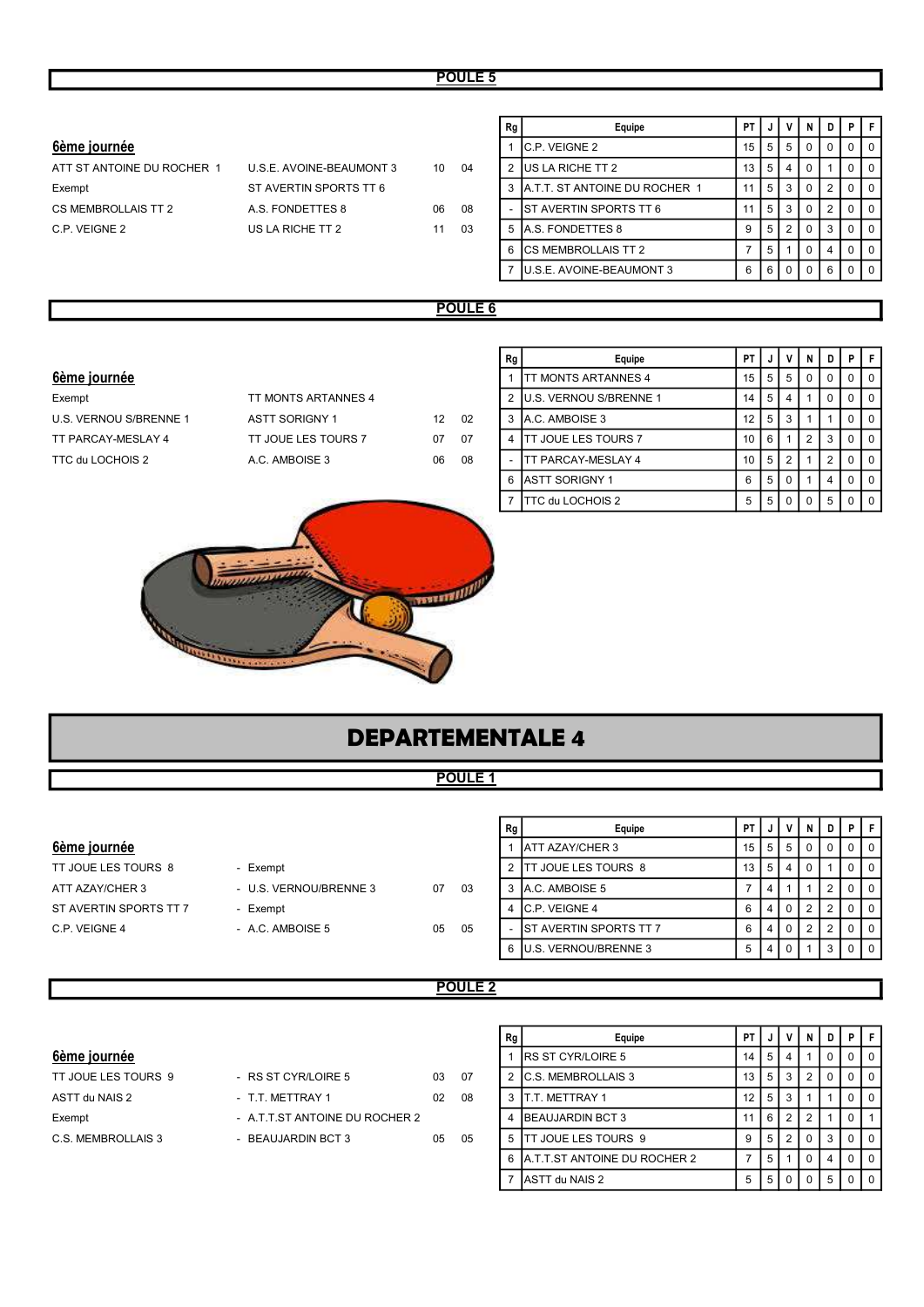#### POULE 3

| 6ème journée                                   |                         |                | Rg<br>Equipe<br>$\mathbf{1}$<br>P.L. PAUL BERT 2 | PT<br>15       | J<br>5          | V<br>5         | N<br>$\Omega$ | D<br>$\mathbf 0$ | P<br>$\mathbf 0$ | F<br>$\mathbf 0$ |  |
|------------------------------------------------|-------------------------|----------------|--------------------------------------------------|----------------|-----------------|----------------|---------------|------------------|------------------|------------------|--|
| STE MAURE TT 5                                 | - A.S.T.T. ESVRES 3     | 05<br>05       | A.S.T.T. ESVRES 3<br>2                           | 12             | 5               | $\overline{2}$ | 3             | $\mathbf 0$      | $\mathbf 0$      | $\mathbf 0$      |  |
| P.L. PAUL BERT 2                               | - U.S. VERNOU /BRENNE 2 | 07<br>03       | U.S. VERNOU /BRENNE 2<br>3                       | 10             | 5               | $\overline{2}$ | $\mathbf{1}$  | $\overline{2}$   | $\mathbf 0$      | $\mathbf 0$      |  |
| Exempt                                         | - T.T. BOUCHARDAIS 3    |                | T.T. BOUCHARDAIS 3<br>$\blacksquare$             | 10             | 5               | $\overline{c}$ | 1             | $\sqrt{2}$       | $\mathbf 0$      | $\mathsf 0$      |  |
| TT CORMERY-TRUYES 6                            | - AS VERETZ TT 3        | 04<br>06       | <b>STE MAURE TT 5</b>                            | 10             | 5               | $\overline{2}$ | 1             | $\sqrt{2}$       | $\mathbf 0$      | $\mathbf 0$      |  |
|                                                |                         |                | 6<br>AS VERETZ TT 3                              | 8              | 6               | $\mathbf{1}$   | $\mathbf 0$   | 5                | $\mathbf 0$      | $\mathbf 0$      |  |
|                                                |                         |                | <b>TT CORMERY-TRUYES 6</b><br>7                  | $\overline{7}$ | 5               | -1             | 0             | 4                | $\mathbf 0$      | $\mathbf 0$      |  |
|                                                |                         |                |                                                  |                |                 |                |               |                  |                  |                  |  |
|                                                |                         | <b>POULE 4</b> |                                                  |                |                 |                |               |                  |                  |                  |  |
|                                                |                         |                |                                                  |                |                 |                |               |                  |                  |                  |  |
|                                                |                         |                |                                                  |                |                 |                |               |                  |                  |                  |  |
|                                                |                         |                | Rg<br>Equipe                                     | PT             | J               | V              | N             | D                | P                | F                |  |
| 6ème journée                                   |                         |                | ST AVERTIN SPORTS TT 9<br>$\mathbf{1}$           | 17             | $\,6\,$         | 5              | 1             | $\mathbf 0$      | $\mathbf 0$      | $\mathbf 0$      |  |
| STE MAURE TT 4                                 | - TT MONTS ARTANNES 6   | 07<br>03       | <b>STE MAURE TT 4</b><br>2                       | 15             | 6               | $\overline{4}$ |               |                  | $\mathbf 0$      | $\mathbf 0$      |  |
| A.P. ST SENOCH 3                               | - ASTT SORIGNY 2        | 01<br>09       | <b>TT BOUCHARDAIS 2</b>                          | 15             | 6               | $\overline{4}$ |               | $\mathbf{1}$     | $\mathbf 0$      | $\mathbf 0$      |  |
| ST AVERTIN SPORTS TT 9                         | - TT BOUCHARDAIS 2      | 04<br>06       | <b>ITT MONTS ARTANNES 6</b><br>4                 | 12             | 6               | 3              | $\mathbf 0$   | 3                | $\mathbf 0$      | $\mathbf 0$      |  |
| STE CATHERINE DE FIERBOIS 2 - US LA RICHE TT 4 |                         | 01<br>09       | US LA RICHE TT 4<br>$\overline{\phantom{a}}$     | 12             | $6\phantom{1}$  | $\mathbf{3}$   | $\mathbf 0$   | 3                | $\mathbf 0$      | $\mathbf 0$      |  |
|                                                |                         |                | A.P. ST SENOCH 3<br>6                            | 10             | $6\phantom{1}6$ | $\overline{2}$ | $\mathbf 0$   | $\overline{4}$   | $\mathbf 0$      | $\mathbf 0$      |  |
|                                                |                         |                | 7<br><b>ITT STE CATHERINE DE FIERBOIS 2</b>      | 8              | 6               | $\mathbf{1}$   | 0             | 5                | $\mathbf 0$      | $\mathbf 0$      |  |
|                                                |                         |                | <b>ASTT SORIGNY 2</b><br>8                       | $\overline{7}$ | 6               | $\mathbf 0$    |               | 5                | $\mathbf 0$      | $\mathbf 0$      |  |
| POULE <sub>5</sub>                             |                         |                |                                                  |                |                 |                |               |                  |                  |                  |  |
|                                                |                         |                |                                                  |                |                 |                |               |                  |                  |                  |  |
|                                                |                         |                |                                                  |                |                 |                |               |                  |                  |                  |  |
|                                                |                         |                | Rg<br>Equipe                                     | PT             | J               | V              | N             | D                | P                | F                |  |
| 6ème journée                                   |                         |                | ATT AZAY/CHER 2<br>$\mathbf{1}$                  | 12             | $\overline{4}$  | $\overline{4}$ | $\mathbf 0$   | $\pmb{0}$        | $\pmb{0}$        | $\mathbf 0$      |  |
| PPC MARTINOIS 2                                | - US RENAUDINE TT 6     | 06<br>04       | <b>ES OESIENNE TT 4</b>                          | 12             | 5               | 3              |               | $\mathbf{1}$     | $\mathbf 0$      | $\mathbf 0$      |  |
| A.C. AMBOISE 4                                 | - ES OESIENNE TT 4      | 05<br>05       | ST AVERTIN SPORTS TT 10<br>3                     | 11             | 5               | 3              | $\mathbf 0$   | 2                | $\mathbf 0$      | $\mathbf 0$      |  |
| ST AVERTIN SPORTS TT 10                        | - Exempt                |                | <b>PPC MARTINOIS 2</b>                           | 11             | 5               | 3              | $\mathbf 0$   | $\sqrt{2}$       | $\mathbf 0$      | $\mathbf 0$      |  |
| US CHAMBRAY 3                                  | - ATT AZAY/CHER 2       | <b>NP</b>      | US CHAMBRAY 3<br>5                               | 8              | 4               | $\overline{2}$ | $\mathbf 0$   | $\overline{2}$   | $\mathbf 0$      | $\mathbf 0$      |  |
|                                                |                         |                | A.C. AMBOISE 4<br>6                              | 5              | 4               | $\mathbf 0$    | 1             | 3                | $\mathbf 0$      | $\mathbf 0$      |  |
|                                                |                         |                | US RENAUDINE TT 6                                | 5              | 5               | $\mathbf 0$    | $\Omega$      | 5                | $\mathbf 0$      | $\mathbf 0$      |  |
|                                                |                         |                |                                                  |                |                 |                |               |                  |                  |                  |  |
|                                                |                         | <b>POULE 6</b> |                                                  |                |                 |                |               |                  |                  |                  |  |
|                                                |                         |                |                                                  |                |                 |                |               |                  |                  |                  |  |
|                                                |                         |                | Rg<br>Equipe                                     | PT             | J               | $\mathsf{v}$   | N             | D                | P                | F                |  |
| 6ème journée                                   |                         |                | R.C. BALLAN 4<br>$\mathbf{1}$                    | 13             | $\,$ 5 $\,$     | $\overline{4}$ | $\mathbf 0$   | $\mathbf{1}$     | $\mathbf 0$      | $\mathbf 0$      |  |
| T.T. BENAISIEN 3                               | - ES RIDELLOIS TT 3     | 02<br>08       | A.S. FONDETTES 9                                 | 13             | 5               | $\overline{4}$ | 0             | $\mathbf 1$      | $\pmb{0}$        | $\mathbf 0$      |  |
| U.S.E. AVOINE-BEAUMONT 4                       | - Exempt                |                | 3<br>C.P. VEIGNE 3                               | 12             | 6               | $\mathbf{3}$   | $\mathbf 0$   | 3                | $\mathsf 0$      | $\overline{0}$   |  |
| R.C. BALLAN 4                                  | - A.S. FONDETTES 9      | 08<br>02       | U.S.E. AVOINE-BEAUMONT 4<br>4                    | 11             | 5               | 3              | 0             | $\overline{2}$   | $\mathbf 0$      | $\mathbf 0$      |  |
| C.P. VEIGNE 3                                  | - LANGEAIS-CINQ MARS 3  | 01<br>09       | T.T. BENAISIEN 3<br>5                            | 9              | $\,$ 5 $\,$     | $\overline{2}$ | 0             | 3                | 0                | $\mathbf 0$      |  |
|                                                |                         |                | LANGEAIS-CINQ MARS 3<br>6                        | $\overline{7}$ | 5               | $\mathbf{1}$   | 0             | 4                | $\mathbf 0$      | $\mathbf 0$      |  |
|                                                |                         |                | <b>ES RIDELLOIS TT 3</b>                         | $\overline{7}$ | 5               | $\overline{1}$ | $\mathbf 0$   | 4                | $\mathbf 0$      | $\mathbf 0$      |  |
|                                                |                         |                |                                                  |                |                 |                |               |                  |                  |                  |  |
|                                                |                         | <b>POULE 7</b> |                                                  |                |                 |                |               |                  |                  |                  |  |

#### 6ème journée

- ST AVERTIN SPORTS TT 8 RS ST CYR/LOIRE 6 09 01 Exempt - ES OESIENNE TT 5
- TT ST GENOUPH 6 BEAUJARDIN BCT 2
- 
- 
- T.T. METTRAY 2 A.T.T.ST ANTOINE DU ROCHER 3 10 00 NP

| Rg             | Equipe                         | ΡT |   | ν              | N        | D | Р | F |
|----------------|--------------------------------|----|---|----------------|----------|---|---|---|
|                | T.T. METTRAY 2                 | 15 | 5 | 5              | $\Omega$ | 0 | 0 | 0 |
| $\overline{2}$ | <b>BEAUJARDIN BCT 2</b>        | 12 | 4 | 4              | 0        | 0 | 0 | O |
| 3              | ES OESIENNE TT 5               | 10 | 5 | $\overline{2}$ |          | 2 | 0 | O |
|                | <b>IST AVERTIN SPORTS TT 8</b> | 10 | 5 | 2              |          | 2 | 0 | O |
|                | <b>IRS ST CYR/LOIRE 6</b>      | 10 | 6 | 2              | 0        | 4 | 0 | O |
| 6              | A.T.T.ST ANTOINE DU ROCHER 3   |    | 5 | 1              | 0        | 4 | 0 | O |
|                | TT ST GENOUPH 6                | 4  | 4 | 0              | 0        | 4 | O | O |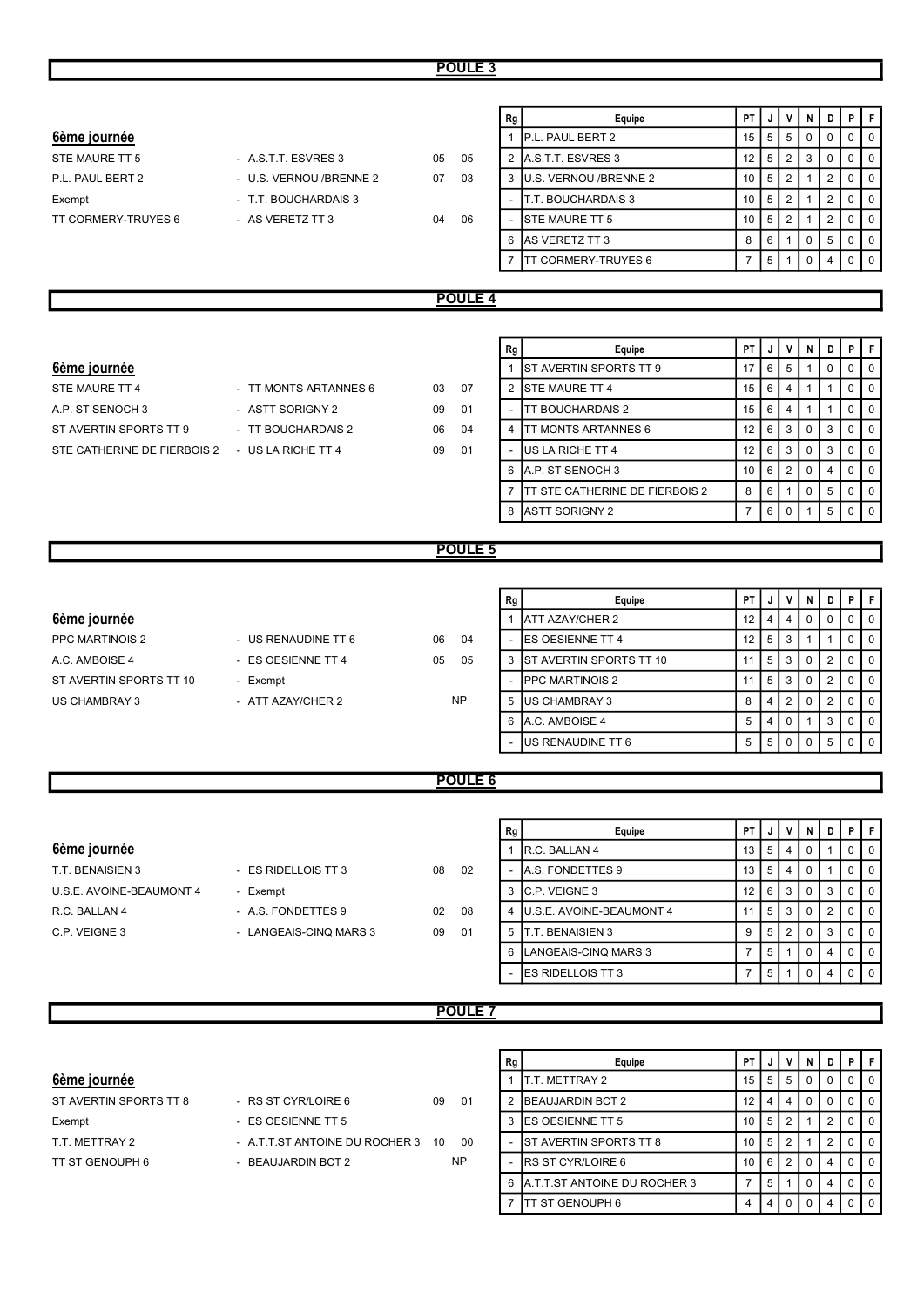#### 6ème journée du contracte de la contracte de la partie de la partie de la partie de la partie de la partie de la partie de la partie de la partie de la partie de la partie de la partie de la partie de la partie de la parti



| ES OESIENNE TT 3                                            | - ES VILLE AUX DAMES TT 6                        | 03 | 07 |  | - A.S. LUYNES T.T 3      | 13 | 6 I | $\mathbf{3}$ |   | 2 <sup>1</sup> | $\Omega$    | $\overline{0}$ |
|-------------------------------------------------------------|--------------------------------------------------|----|----|--|--------------------------|----|-----|--------------|---|----------------|-------------|----------------|
| A.P. ABILLY 1                                               | - US LA RICHE TT 5                               | 09 | 01 |  | 5 IES OESIENNE TT 3      | 12 | 6   | 3            | 0 | 3              | 0           | $\overline{0}$ |
|                                                             |                                                  |    |    |  | 6 IUS LA RICHE TT 5      | 11 | 6   | 2            |   | 3              | 0           | l 0            |
|                                                             |                                                  |    |    |  | <b>IP.L. PAUL BERT 3</b> | 7  | 6   | 0            |   | 5 <sup>1</sup> | $\Omega$    | $\overline{0}$ |
|                                                             |                                                  |    |    |  | T.T. METTRAY 3           | 7  | 6   | $\Omega$     |   | 5 <sup>1</sup> | $\mathbf 0$ | l 0            |
| Pépalités fipapcières                                       |                                                  |    |    |  |                          |    |     |              |   |                |             |                |
|                                                             | (d'après Règlement des Championnats par Equipes) |    |    |  |                          |    |     |              |   |                |             |                |
| N° Club, Equipe, Poule, Licence, Clt, Points (5,00€)        |                                                  |    |    |  |                          |    |     |              |   |                |             |                |
| Equipe Incomplète :                                         |                                                  |    |    |  |                          |    |     |              |   |                |             |                |
| 6è journée : 0478 AS Véretz TT 3 (6j)                       |                                                  |    |    |  |                          |    |     |              |   |                |             |                |
| Forfait (10,00 $\varepsilon$ ) : 0709 TT Semblancéen 1 (6j) |                                                  |    |    |  |                          |    |     |              |   |                |             |                |

Rg │ Equipe │ PT │ J │ V │ N │ D │ P │ F │

Plateau de Noël le Samedi 11 Décembre 2021 de 10 h à 12 h à St-Cyr/Loire et à Truyes

 $\Rightarrow$  inscription à retourner au CILTT avant le 09 décembre 2021

#### Stages de Noël

Lundi 20 et mardi 21 décembre 2021 à Loches

Lundi 27 et mardi 28 décembre à Amboise

 $\Rightarrow$  Mercredi 29 et jeudi 30 décembre à Azay le Rideau

#### **JEUNES**

| Poule 1          |                       |    |    |    |                             |      |                |  |  |   |     |          |
|------------------|-----------------------|----|----|----|-----------------------------|------|----------------|--|--|---|-----|----------|
| 2ème journée     |                       |    |    | Rg | Equipe                      | PT I |                |  |  | D | D I | F.       |
| A.C. AMBOISE 1   | - A.S. FONDETTES 1    | 04 | 12 |    | <b>IA.S. FONDETTES 1</b>    | 6 I  | 2.             |  |  |   |     | $\Omega$ |
| US LA RICHE TT 1 | - TT MONTS ARTANNES 1 | 06 | 10 |    | <b>ITT MONTS ARTANNES 1</b> | 5    | 2              |  |  |   |     | $\Omega$ |
|                  |                       |    |    |    | 3 IA.C. AMBOISE 1           | 3    | 2              |  |  |   |     | $\Omega$ |
|                  |                       |    |    | 4  | <b>US LA RICHE TT 1</b>     |      | 2 <sub>1</sub> |  |  | ◠ |     |          |

| Poule 2                |                       |    |    |    |                                |    |  |   |     |  |   |     |
|------------------------|-----------------------|----|----|----|--------------------------------|----|--|---|-----|--|---|-----|
| 2ème journée           |                       |    |    | Rg | Equipe                         | PT |  | v | NID |  | D |     |
| 4S TOURS T.T. 1        | - TT CORMERY-TRUYES 1 | 12 | 04 |    | <b>I4S TOURS T.T. 1</b>        | 5  |  |   |     |  |   |     |
| ST AVERTIN SPORTS TT 1 | - TT JOUE LES TOURS 1 | 06 | 10 | ۰. | <b>ITT JOUE LES TOURS 1</b>    | đ  |  |   |     |  |   | - 0 |
|                        |                       |    |    |    | <b>IST AVERTIN SPORTS TT 1</b> | 4  |  |   |     |  |   | - 0 |
|                        |                       |    |    |    | <b>ITT CORMERY-TRUYES 1</b>    |    |  |   |     |  |   | - 0 |

# A VOS AGENDAS !!!

PPC MARTINOIS 3 - T.T. METTRAY 3 10 00 2 PPC MARTINOIS 3  $14 \begin{bmatrix} 6 \end{bmatrix} 4 \begin{bmatrix} 2 \end{bmatrix} 2 \begin{bmatrix} 0 \end{bmatrix} 0$ P.L. PAUL BERT 3 - A.S. LUYNES T.T 3 05 05 3 ES VILLE AUX DAMES TT 6 13 6 4 0 1 0 ES OESIENNE TT 3 - ES VILLE AU